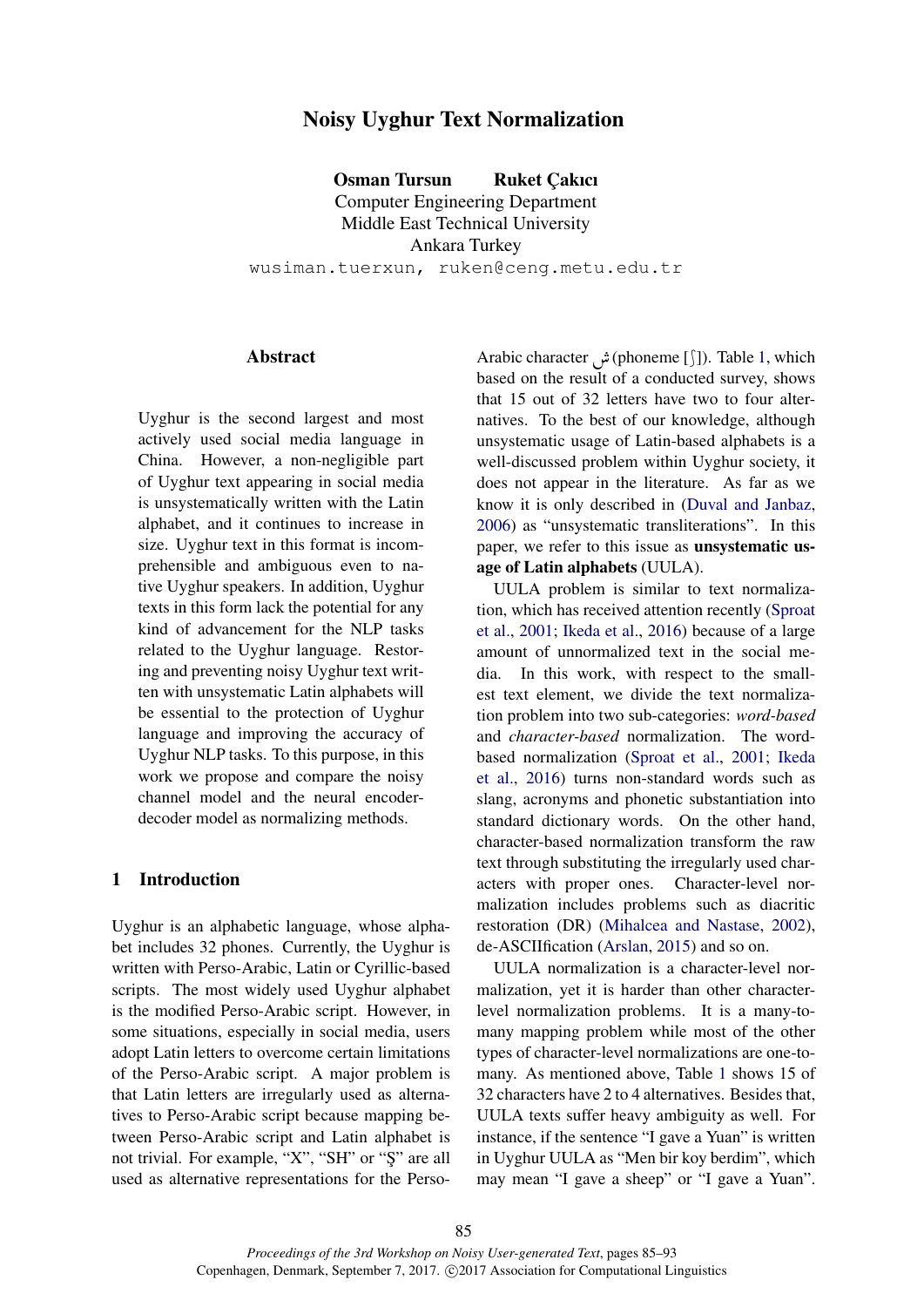| <b>Uyghur</b>       |                                     | ىم           | ىە | $\bullet$ | c | 15<br>ىم | l۳<br>÷ | ءِ<br>ىە |                     |                  |           |   |                                   |             |      |
|---------------------|-------------------------------------|--------------|----|-----------|---|----------|---------|----------|---------------------|------------------|-----------|---|-----------------------------------|-------------|------|
| <b>Phonetics</b>    | ⇁<br>◡                              | $\mathbf{O}$ | ε  |           |   | e        | ⌒       | Ø        | R                   | $\sim$<br>$\sim$ |           | п |                                   | $\Delta$    |      |
| <b>CTA</b>          |                                     |              | E  |           |   |          |         |          | G                   | X                |           | H |                                   |             | T. T |
| <b>Alternatives</b> | ZH, J                               |              | A  |           |   | U<br>٠.  |         | U,<br>◡  | <b>GH</b><br>Ü,     | X                | $\Lambda$ | н |                                   | Е.          |      |
|                     | $\mathbf{v}$<br>7<br>$\overline{v}$ |              | E  |           | E | <br>U,   | CН      | <br>٠.   | $\check{ }$<br>H, G | H                | SH, S     |   | $\tilde{\phantom{a}}$<br>NG.<br>N | <br>Е.<br>F | W    |

Table 1: Possible Latin alphabet alternatives of Uyghur Perso-Arabic alphabet.

Table 2 shows some other cases of ambiguity. In short, UULA restoration which is addressed in this paper is a non-trivial problem.

Table 2: Examples of confusion cases.

| UULA   | <b>CTA</b> (Means)                                            |
|--------|---------------------------------------------------------------|
| Kan    | $\overline{Qan(Blood)}$ - Kan(Mine)                           |
| Soz.   | $Söz(Word)$ - Soz(Stretch)                                    |
| Oruk   | $Oruq(Thin)$ - $Öriik(Apricot)$                               |
| Soyux  | $Söyu$ <sub>s</sub> $(Kiss)$ — Soyu <sub>s</sub> $(Peel off)$ |
| Kalgin | Kelgin(come) — Qalghin (stay)                                 |

UULA restoration techniques are critical to process non-standard Uyghur text and develop a new type of input method editor (IME) that automatically suggests correctly written words and thus reduce the amount of UULA text. Figure 1 and Table 3 show several real examples of the increasing amount of UULA text on social media and the Internet. In this study we aim to 1) process and standardize the UULA text on the web so that it can be used for other NLP tasks such as information retrieval 2) help to create IMEs equipped with UULA restoration techniques that will prevent the generation of more non-standard text. Furthermore, although UULA restoration is a problem specific to the Uyghur language, the result will be useful for other character-level normalization problems and may be used for languages with similar mapping issues.



(a) Video title (b) Facebook name (c) Chatting

Figure 1: Examples of UULA cases from social media.

The rest of the paper is organized as follows: we first talk about the background and related work in Section 2 and 3. Then, the methods for UULA

Table 3: Illustrations of examples displayed in Figure1.

| Figure         | UULA          | <b>CTA</b>    | <b>Means</b>            |  |
|----------------|---------------|---------------|-------------------------|--|
| 1a             | Appigim       | Apiim         | My Baby                 |  |
| 1 <sub>b</sub> | Mamat irzat   | Memet irzat   | Uyghur Per-             |  |
|                |               |               | son Name                |  |
| 1 <sub>c</sub> | tehi<br>Men   | Men<br>texi   | $\mathbf{I}$<br>thought |  |
|                | sizni<br>uh-  | sizni uxlap   | were<br>you             |  |
|                | kalgan<br>lap | kalgan        | sleeping.               |  |
|                | ohxaydu       | oxshaydu      |                         |  |
|                | daptiman.     | deptimen.     |                         |  |
| 1 <sub>c</sub> | Yaki<br>hata  | Yaki<br>hata  | Or I asked              |  |
|                | sual<br>sorap | soal<br>sorap | improper                |  |
|                | kalgan        | kalgan        | question.               |  |
|                | ohxayman      | oxshaymen     |                         |  |
|                | daptiman.     | deptimen.     |                         |  |
| 1 <sub>c</sub> | Yak<br>hey.   | Yak<br>hey,   | Nothing hap-            |  |
|                | Munqiga       | munchigha     | I was<br>pen.           |  |
|                | kirip ketken. | kirip ketken. | taking a bath.          |  |

restoration are described in Section 4. The experimental setup is given in Section 5 which is followed by results, and discussion. Finally, we talk about the conclusion and future work.

## 2 Background and Survey

## 2.1 Uyghur Alphabets

Uyghur is the native language of more than 15 million Uyghur people. Currently, the modern Uyghur Perso-Arabic alphabet (UPAA) is the most used and official script of Xinjiang Uyghur Autonomous regions of China. In the last century, due to cultural and political reasons (Duval and Janbaz, 2006), Uyghurs have witnessed several reforms of the Uyghur writing system. Each of them brings certain adverse effects on Uyghur culture and society such as creating generation gaps, increasing illiteracy ratio, loss of materials written in previous scripts and so on. As a result, Uyghur society tends to refuse any new alternative scripts to the currently used UPAA. Furthermore, this social atmosphere causes unsuccessful propagation of an authentic Uyghur Latin alphabet system: Uyghur Latin alphabet (ULA), which is a project by Xin-

<sup>&</sup>lt;sup>1</sup>CTA: Common Turkic Alphabet, which is composed of 34 Latin letters.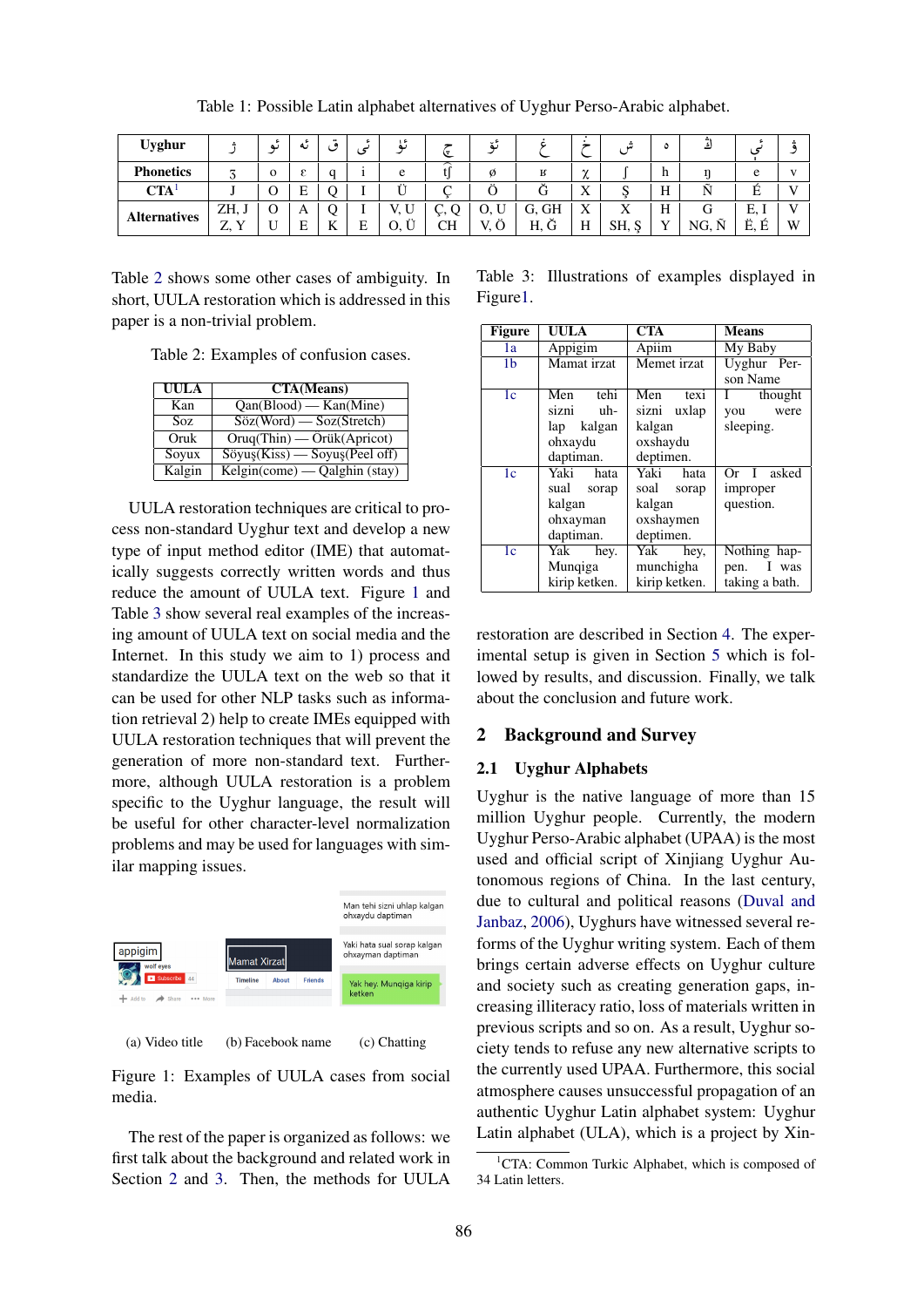jiang University in July 2001 (Duval and Janbaz, 2006). However, many Uyghur people have not adopted or even learned this system yet.

With the digital information age, Uyghur people, especially the young generation, are starting to use Latin letters to bypass the limitation related to the UPAA in social media and the internet. There are intrinsic and extrinsic limitations of UPAA. The intrinsic limitation is that, in many new computer programs, web pages, applications etc., UPAA suffers many problems such as unqualified display, absence of IME, and so on. On the other hand, the extrinsic limitation comes from users. Many Uyghur people are not familiar with the UPAA keyboard. Additionally, some Uyghur people consider typing with UPAA input method or switching to it from the other input methods like English as inconvenient work.

Although Uyghur people use Latin letters as an alternative to UPAA, many of them have not chosen the authentic ULA as the alternative. Before and after the announcement of ULA, both systematic and unsystematic transliterations with Latin letters were actively used. According to the survey mentioned in (Duval and Janbaz, 2006), up to 18 different systematic Latin Alphabet systems existed in 2000. These are replaced by the ULA since it is announced as the official Latin alternative of UPAA. However, UULA is still very common in spite of anti-UULA propaganda. Possible explanations can be found for this from many aspects: linguistic, social, political, and so on. These discussions are not in the scope of this paper as our goal is restoring and preventing UULA texts with the aid of an automated system.

## 2.2 Survey

In 2016, we conducted a small e-survey<sup>2</sup> about how Uyghur-speaking people use Latin alphabets when writing in Uyghur. In this survey, we included questions about the participants' favorite alphabet system and Latin-based alternatives to UPAA. Besides that, we asked them to write 10 different words or phrases given in Latin-derived alphabets they personally use (Table 5).

Among 170 attenders, 39.8% mainly used UPAA, 29.7% mainly use ULA, 30.5% use UULA. However, we also discovered that Uyghur people use different scripts in different circumstances. We discover that nearly half of the peo-

Table 4: Possible alternatives of corrupted characters.

| Char.        | Alt.                      | Char. | Alt. | Char. | Alt.                 |
|--------------|---------------------------|-------|------|-------|----------------------|
| u            | u, ö, ü                   | a     | a, e | W     | v                    |
| v            | v, ö, ü                   | k     | k, q | ch    |                      |
| $\mathbf{O}$ | o, ö, ü                   | n     | n, ñ | ng    | ç<br>ñ               |
| 1,           | i, é                      |       | j, c | sh    | ş                    |
| h            | h, x, g                   | q     | q, q | gh    | $\check{\mathbf{g}}$ |
|              | y, h, j                   | X     | x, ş | zh    |                      |
| e            | $e, \acute{e}, \acute{e}$ | k     | k, q | ë     | é                    |
| g            | g, ñ, ğ                   | z     | z, j |       |                      |

ple use Latin-based characters as alternatives to UPAA frequently. Nevertheless, through asking attendees to type 10 different words or sentences with Latin letters, we concluded the pattern of UULA is the one shown in Table 4. According to the table, if a sentence includes all of these characters, there will be nearly 450,000 different alternative representations of that sentence.

Table 5: Selected survey results.

| <b>Samples</b>            | <b>Feedback</b>                                                                   |  |  |
|---------------------------|-----------------------------------------------------------------------------------|--|--|
|                           | Jurnal, Jornal, Zhornal, Zhurnal, Zornal,                                         |  |  |
| <u>ژورنال</u>             | Zurnal, Yornal, Yurnal                                                            |  |  |
|                           | akil, eqil, ekil, akel                                                            |  |  |
| ئەقىل                     |                                                                                   |  |  |
| <u>هوقۇق</u>              | huquq, hukuk, hokok, hoqoq, hoquq,<br>hokuk                                       |  |  |
|                           | Bilayzuk, Belayzuk, Bilayzvk, Be-                                                 |  |  |
| بىلەيزۈك                  | leyzuk, Bileyzvk, Bileyzk, Bileyzvk, Bi-<br>layzuk, Bileyzuk                      |  |  |
|                           | Qoqura, Chochure, Ququra, Chchre,                                                 |  |  |
| چۆچۈرە                    | Ququre, Qoqure, Qoqore, Chochvre,                                                 |  |  |
|                           | Chuchure, Qvqvra, Qoqvra, Qoqora,                                                 |  |  |
|                           | Chchvre, Chochore, Ququra Qoqvre, re,                                             |  |  |
|                           | Chchre                                                                            |  |  |
|                           | Menig, Mening, Mning,<br>Mning,                                                   |  |  |
| مېنىڭ                     | Mening, Mineg,<br>Mineng, Minig,<br>Mining                                        |  |  |
|                           | dogap, doghap, dohap, dugap, dughap,                                              |  |  |
|                           | dohap, duhap                                                                      |  |  |
| دوغاپ<br>گېزىت<br>قەغىزى  | gezit qeghizi, gezit kagizi, gizit qeghizi,                                       |  |  |
|                           | gizit kagizi, gizit qeghizi, gizit kegizi,                                        |  |  |
|                           | gizit kagizi, gezit kegizi, gzit qeghizi,                                         |  |  |
|                           | gezit kagizi, gzit qeghizi, gezit qeghizi,                                        |  |  |
|                           | gizit qegizi, gizit kagaz                                                         |  |  |
|                           | xeyr xosh hesen, hayri hox hasan, xeyir<br>xosh hesen, hair hox hasan, heyir hosh |  |  |
|                           | hesen, xeyir xosh hesen, heyir hox hesen                                          |  |  |
| خەيرى<br><u>خوش ھەسەن</u> | heliki fontan, heligi fontan, hiliki fontan,                                      |  |  |
| هبلىقى فونتان             | hiliqi fontan, heliqi fontan, yiliki fontan,                                      |  |  |
|                           | heliki fontan, hiliki funtan, hiliki fontan,                                      |  |  |
|                           | hligi fontan                                                                      |  |  |

#### 3 Related Work

This is the first study on UULA restoration to our knowledge. However, the problem is closely related to text normalization, which is the focus of

<sup>&</sup>lt;sup>2</sup>available at http://goo.gl/forms/5Pi2vCeUr3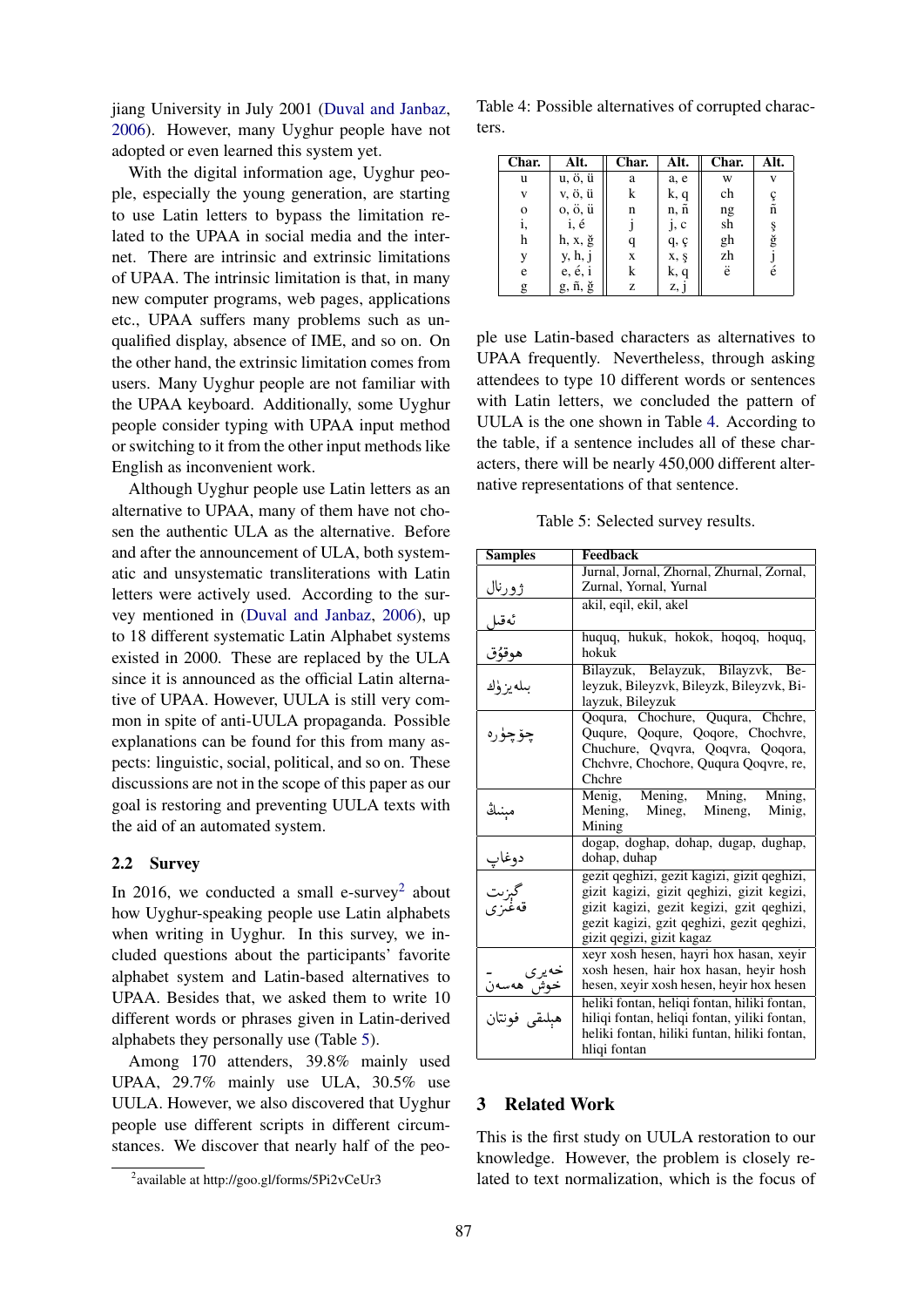studies given in this section. With an exponential growth of noisy texts, the text normalization study has become a hot topic in NLP. In the literature, text normalization is viewed as being related to either spell-checking (Cook and Stevenson, 2009; Choudhury et al., 2007) or machine translation (Aw et al., 2006; Kobus et al., 2008; Ikeda et al., 2016). However, it is pointed out that traditional spell-checking algorithms are not very effective on some text normalization problems such as normalizing text messages like SMS, tweets, comments, etc (Pennell and Liu, 2010; Clark and Araki, 2011).

According to Kukich's early survey (Kukich, 1992) on automatic word correction, there are several types of spelling correction techniques such as minimum edit distance (Damerau, 1964), similarity key (Odell and Russell, 1918), rule-based methods (Yannakoudakis and Fawthrop, 1983), Ngram-based models (Riseman and Hanson, 1974), probabilistic (Bledsoe and Browning, 1959; Cook and Stevenson, 2009; Choudhury et al., 2007) and neural net techniques (Cherkassky and Vassilas, 1989). Among them, probabilistic models (e.g. noisy channel model) are successfully used for text normalization (Cook and Stevenson, 2009; Choudhury et al., 2007). The noisy channel model method normalizes non-standard words with the channel model and the language model, which are achieved by analyzing and processing a large corpus of noisy and formal texts.

Statistical (Aw et al., 2006), rule-based (Beaufort et al., 2010) and neural network techniques (Ikeda et al., 2016) from machine translation are used for text normalization. Since the neural machine translation (Cho et al., 2014) showed promising results, it has also been adapted to other problems such as text normalization and language correction. Xie et al. (2016) applied characterbased sequence modelling with attention mechanism for language correction. The most closely related previous work to our study is Ikeda et al. (2016). They used a neural encoder-decoder model for normalizing noise in Japanese text introduced by the usage of three different writing systems. They also built a synthetic database with predefined rules for data augmentation. They compared their neural network model with rulebased methods, while we compare our neural network model with a probabilistic model.

## 4 Method

For UULA restoration, the aim is to recover the target sequence  $Y$  from the source sequence X. Word-based or character-based models can be used for this. In the character-based model,  $X = \langle l_1^x, l_2^x, \dots, l_n^x \rangle, Y = \langle l_1^y, l_2^y, \dots, l_n^y \rangle$ where  $l_1^x$  is the first character of X, and n is the length of the word(s) . On the other hand, for the word-based model,  $X = \langle w_1^x, w_2^x, \dots, w_m^x \rangle$ ,  $Y = \langle w_1^y, w_2^y \rangle$  $w_1^y, \ldots, w_m^y$  > where m is number of words in  $X$  or  $Y$ , and  $w$  is a word. For wordbased restoration, we adopt the noisy channel model. Meanwhile, we use an encoder-decoder based sequence to sequence model for characterbased restoration. In fact, both of models can be character or word based. In the encoder-decoder model, to reduce the input dimension, we picked the character-based solution over the word-based. However, we choose the word-based solution for the noisy channel model because of simple implementation and robust filtering with a dictionary.

## 4.1 Noisy Channel Model (NCM)

Noisy channel model (Church and Gale, 1991; Mays et al., 1991) is a widely applied method for spell checking. It assumes spelling mistakes were introduced while inputs were passing through a noisy communication channel. If  $P$  is the probabilistic model of the noisy channel, then the correct word  $w_i^y$  $i<sup>y</sup>$ , from the dictionary V, corresponding to the word  $w_i^x$  can be found by using the following formula:

$$
w_i^y = \underset{w \in V}{\operatorname{argmax}} P(w|w_i^x) \tag{1}
$$

$$
= \underset{w \in V}{\operatorname{argmax}} \frac{P(w_i^x | w) P(w)}{P(w_i^x)} \tag{2}
$$

$$
= \underset{w \in V}{\operatorname{argmax}} P(w_i^x | w) P(w) \tag{3}
$$

Equation 3 shows that the target word  $w_i^y$  $\int_i^y$  depends on conditional probability  $P(w_i^x|w)$  and prior probability  $P(w)$ .  $P(w)$  is calculated with the language model, while  $P(w_i^y)$  $i^y|w)$  is calculated with the error model. The error model is achieved with static analysis on real error samples. Since our error samples are created synthetically, we build the error model with the same confusion table with which we generated corrupt data. Here, the confusion table is at the character-level but we need a word-level confusion table. In order to overcome this issue, we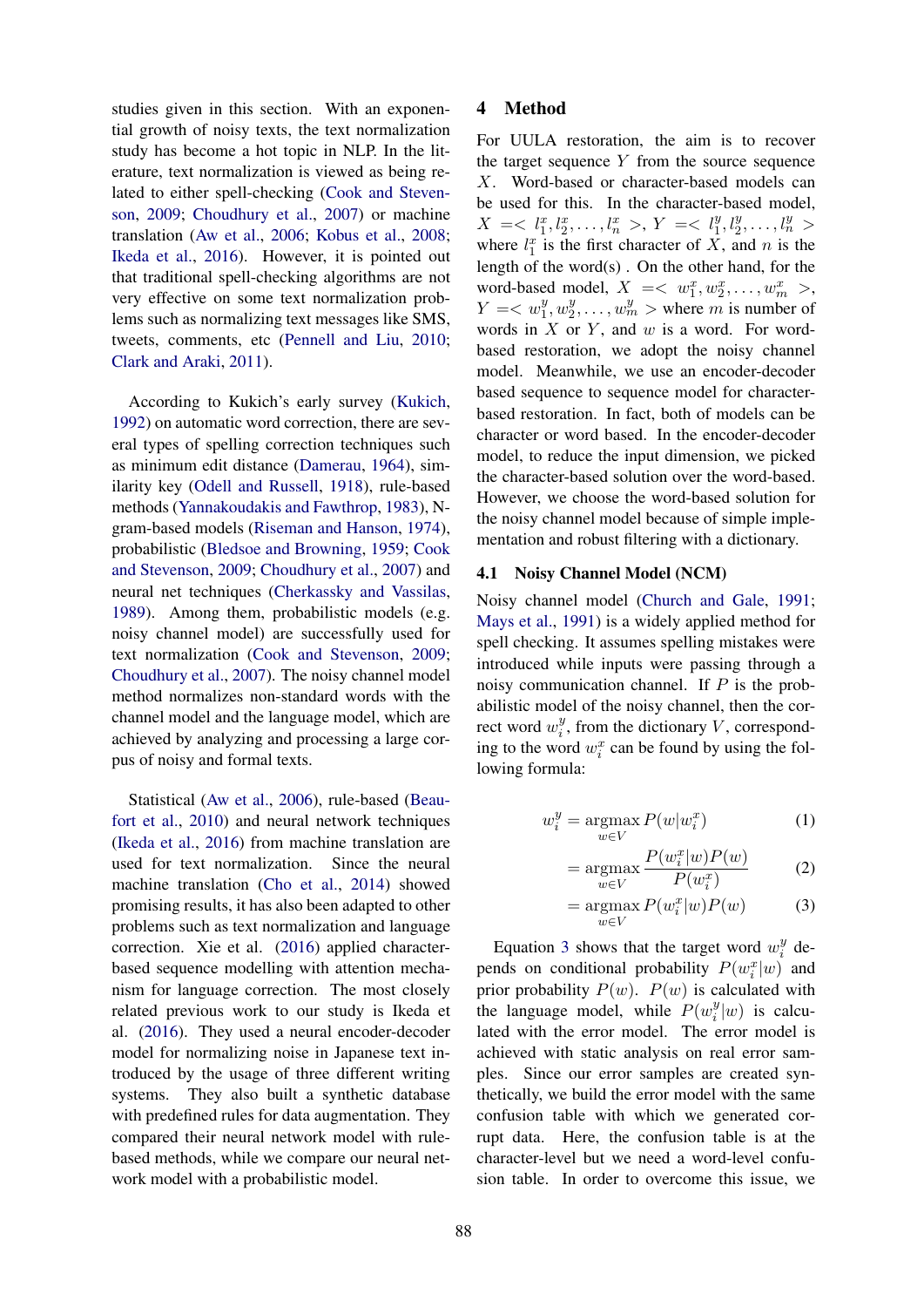apply the Bledsoe-Browning technique (Bledsoe and Browning, 1959). It calculates the word-level confusion probability by multiplying the confusion probability of the letters as in Equation 4.

$$
P(w_i^y|w_i^x) = \prod_n^i P(l_i^y|l_i^x)
$$
 (4)

## 4.2 Neural Encoder-Decoder Model (NEDM)

From a different perspective, the text normalization task can be considered as a text regeneration process starting with the information extracted from noisy data. We can view text reconstruction as rewriting new text with same meaning. During generation, the text process model (encoder) extracts abstract information from un-normalized text. The generalization model (decoder) starts to generate the text once it receives information from the text processing model. The generation model is trained by maximizing the probability of the generated text,  $P(Y)$ . According to the chain rule, it is decomposed into:

$$
P(Y) = \prod_{t=1}^{M} p(y_i | y_1, y_2, \dots, y_{i-1})
$$
 (5)

where M is the length of the sequence, and  $y_i$  is a unit in the sequence. Therefore, we need a model that learns the conditional distributions:  $p(y_i|y_1, y_2, \ldots, y_{i-1}).$ 



Figure 2: Encoder-decoder model.

The encoder-decoder model in (Cho et al., 2014) works in a similar fashion. It divides manyto-many mappings into many-to-one and one-tomany mappings. The encoder does a many-to-one mapping, while the decoder performs a one-tomany mapping. Both the encoder and the decoder are recurrent neural networks. One of the advantages of this model is that the encoder and the decoder are jointly trained to maximize the conditional probability,  $P(Y|X)$ .

$$
P(Y|X) = \prod_{t=1}^{M} p(l_i^y | l_1^y, l_2^y, \dots, l_{i-1}^y, X) \tag{6}
$$

As the Figure 2 and Equation 6 show, the encoder extracts abstract information  $W$  from input X, and then the decoder starts generating target text sequentially with the information that comes from the encoder and the previous time step.

## 5 Experiment and Results

### 5.1 Dataset

In the experiments, we use both synthetic and authentic data. We train/build our models with synthetic data because of limited access to the real cases and difficulties of building ground truth. Nevertheless, we conduct tests both on synthetic and real data that we have collected. <sup>3</sup>

#### 5.1.1 Synthetic Data

The synthetic dataset used in our experiments is built by scrawling raw text from news websites such as "tianshannet.com", "okyan.com" and "uycnr.cn". In total, we collected 2GB of data for training and testing, 10 text files of different genres, each of which includes around 586 words. Note that these data are written in UPAA, while we convert them to the CTA format for convenience.

The training of the encoder-decoder model uses pairs of source and target sequences. Target sequences are collected from raw text, while source sequences are created synthetically by randomly replacing letters in the target sequence using the mapping shown in Table 4. Notice that words in synthetic UULA text may include more characters than ground-truth target words. This is caused by replacing some single letters by double letters. For example, s to sh, c to ch, and so on. To ensure that corresponding words in source-target pairs have the same length, we pad  $n$  "w"s at the end of a target word whose corresponding source word includes  $n$  additional letters. The reason for choosing the character "w" is that it is not in CTA. Similarly, we generate the target and source text for testing. However, for more convincing test results on synthetic data, we generated 10 different source texts for each of the target text. Testing results on each of the synthetic files are the mean of 10 cases, while the final accuracy of all synthetic data is the mean of all the results on the synthetic files.

<sup>&</sup>lt;sup>3</sup>The Noisy Uyghur Text Dataset used in this study is freely accessible from the URL: http://kovan.ceng. metu.edu.tr/˜osman.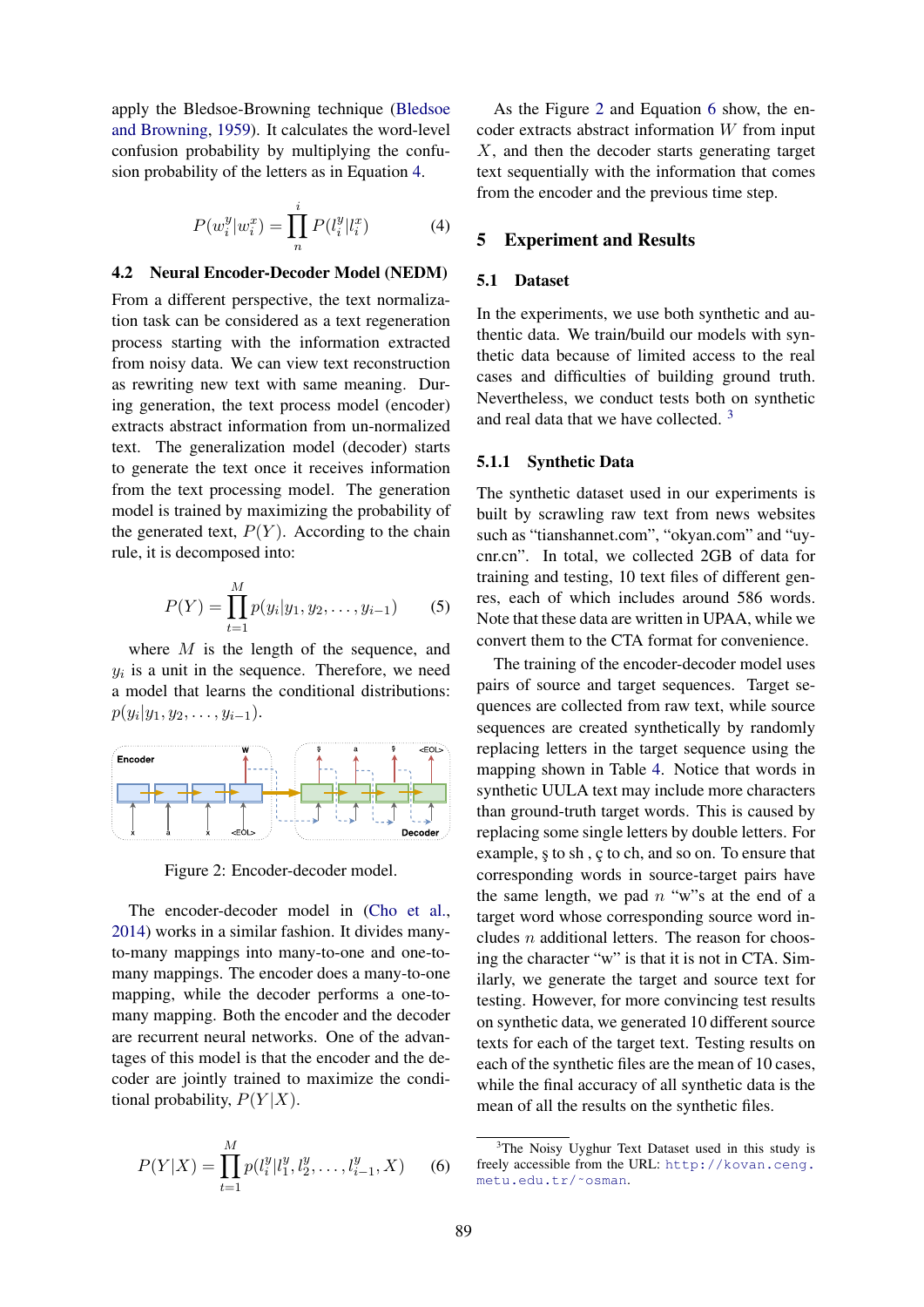## 5.1.2 Real Data

We collect 226 sentences (1372 words in total) from social media platforms such as "Wechat", "Facebook" and so on. For building the ground truth, we first use our model for restoration. Secondly, we restore texts manually. Finally, we apply a spell-checker for further restoring. While collecting real data and building the corresponding ground, we found that the real data has more noise than the usual UULA. We found in real data that there are various types of spelling errors, misuse of punctuation and repetitions.

## 5.2 Implementation Details

## 5.2.1 Neural Encoder-Decoder Model

We built our neural encoder-decoder model with TensorFlow (Abadi et al., 2015). Both encoder and decoder models used three layers stacked LSTMs with 256 hidden units and 256 dimension character embeddings. For training the model, the Adam optimizer with 0.0001 learning rate is applied. We trained the model in only 2 epochs with a 128 batch size. We selected the model with the best validation results on the validation set that is described below. The training process is accomplished on Tesla K40 GPU.

In this model, the length of the target and the source sequences is 30, and, instead of special tokens, blank space is placed at the beginning and the end of a sequence. Note that these sequences are constructed by grouping words in the raw text by keeping sequence length under 30. We build them as follows: First, we tokenize the text with blank space or new line character, then we append a blank space to the beginning of each token. Then, we concatenate them in order by keeping the sequence length at maximum 30. If concatenating the next word makes the current sequence length bigger than 30, then only blank spaces are appended. However, the new sequence will start from the next word. In total, we generate 63,824,760 sequences. We divide them into training, validation and testing sets in this portion: 60%, 20%, 20%.

## 5.2.2 Noisy Channel Model

The channel probability, in other words, the error model, in the NCM is generated according to the Table 1. For example, the probability of  $l_1$ ='s turning into  $l_2$ ='x',  $p(l_2|l_1)$  is  $1/3$ , since  $\zeta$  has three alternatives. We generate a 3-gram language

model by running Kenlm language modeling tool (Heafield, 2011) on our collected text.

The Noisy channel model method normalizes the text word-by-word by selecting the most probable candidate from all possible candidates by ranking their probabilities. These candidates are generated with Table 1. For example, the word "xax" will have 8 candidates: "xax, şax, xex, şex, xes, ses, sas, xas", since both "x" and "a" have two alternatives. According to our experiment, on average, 1074 candidates are proposed for each word. However, we filter these candidates with the use of a dictionary. The dictionary includes all unique words from the raw text. With this dictionary filter, 1074 candidates are filtered to an average of 1.6 candidates. After filtering, a candidate is passed to the noisy channel model to find the candidate with the highest likelihood. If all candidates are filtered, then the original is kept.

#### 5.3 Results and Analysis

The performance of two models is evaluated by conducting two tests: UULA text restoration test and the IME recommendation test. The former tests the accuracy the model on restoring documents with UULA noise. On the other hand, the latter checks a model's prediction accuracy of the word being typed. In the IME recommendation test, we conjecture that the models have limited access to previous words. Therefore, we test two models by providing a limited number of previous words to them (at most two words in IME testing). In fact, the noisy channel model always has limited access to the previous context, therefore its results are the same for two tests.

Accuracy results of the tests are calculated as in Equation 7.

$$
Accuracy = \frac{\text{\# of correct words}}{\text{\# of words}} \tag{7}
$$

where "correct words" means correctly recommended or restored words. We did not calculate the precision-recall value, since the recall is always equal to 1, and precision is equal to the accuracy.

From Table 6, we can see both the neural encoder-decoder model and the noisy channel model show high performance on the synthetic dataset. However, the noisy channel model is slightly better than the encoder-decoder model. Table 7 shows that both of the models are suitable for developing IME specialized for UULA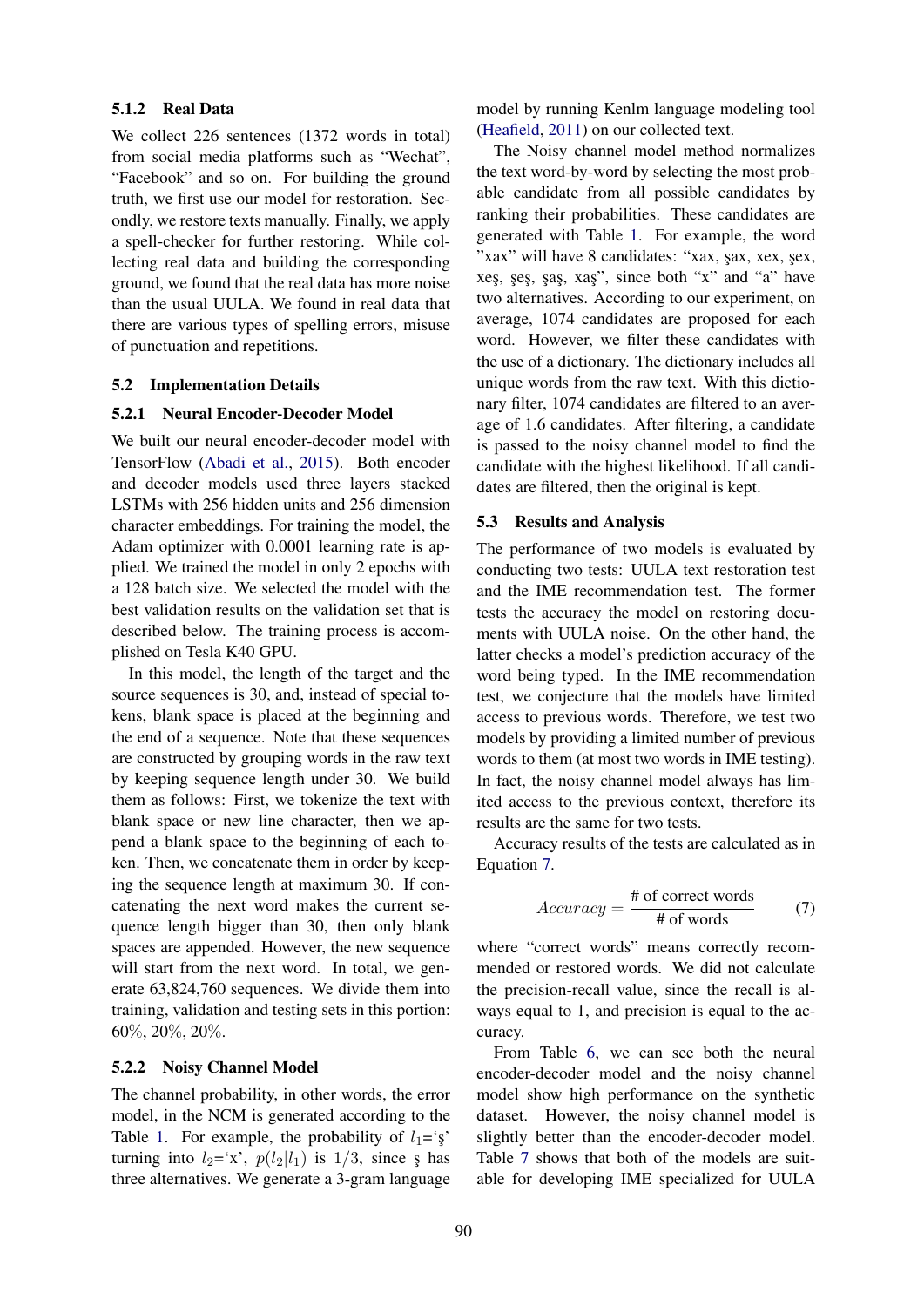restoration. However, the 2-gram noisy channel model returns the best performance. We believe that there are three possible explanations for why the NCM outperforms the NEDM on the synthetic dataset: 1) The dictionary used in NCM is very robust, it filters out almost all of the unqualified candidates. 2) The channel model used in NCM is too ideal because it is exactly calculated not generally approximated. 3) The NEDM model needs more training with synthetic data pairs.

In the real cases as Table 8 shows, the neural encoder-decoder model is slightly better than the noisy channel model. In the real dataset, some words are not included in the dictionary, therefore noisy channel model cannot restore them correctly. Besides, other factors such as spelling errors, misuse of punctuation and redundant repeating bring more challenges to the noisy channel model as compared to the neural encoder-decoder model, since the former works at word-level but the latter at character-level.

Table 6: The results of UULA restoration on synthetic dataset (Before restoration, the accuracy is  $19.40 \pm 0.03$ .

| Model       | Accuracy $(\% )$ |
|-------------|------------------|
| <b>NEDM</b> | $93.09 \pm 2.21$ |
| NCM 1-gram  | $94.16 \pm 0.08$ |
| NCM 2-gram  | $94.54 \pm 0.11$ |
| NCM 3-gram  | $94.52 \pm 0.11$ |

Table 7: The results of IME recommendation on synthetic dataset.

| N-gram | NEDM $(\% )$ | $NCM$ (%) |
|--------|--------------|-----------|
| 1-gram | 91.65        | 94.16     |
| 2-gram | 94.38        | 94.54     |

Table  $8$ <sup>The results of UULA restoration on real</sup> noisy data (Before restoration, the accuracy is *26.14 %*).

| Model      | Accuracy $(\% )$ |
|------------|------------------|
| NEDM       | 65.69            |
| NCM 2-gram | 64.95            |

In Tables 9, 10 and Figure 3, the qualitative results are given, where both NCM and NEDM fail to restore certain noisy words. The NCM fails in restoring a noisy word when the corresponding Table 9: Examples of comparison of two models and the baselines on synthetic UULA texts (Underlined means the original noisy text. *Italic* means the text is erroneously restored to nonstandard text. Bold means the text is wrongly restored to an unwanted (but in dictionary) text).

|                         | Sentences                                                                                  |  |  |  |  |
|-------------------------|--------------------------------------------------------------------------------------------|--|--|--|--|
| $1 1 1 1 1 1 1 1$       | pütukqilek tarehiy nayayeti uzun bir kesip.                                                |  |  |  |  |
|                         | qademda orda-saraylargha, yamulgha mex-                                                    |  |  |  |  |
|                         | sus pütvkqeler qoyulğan.                                                                   |  |  |  |  |
| <b>Baseline</b>         | pütükçilik tarixiy nahayiti uzun bir kesip.                                                |  |  |  |  |
|                         | qedimde orda-saraylarğa, yamulğa mexsus                                                    |  |  |  |  |
|                         | pütükçiler qoyulğan.                                                                       |  |  |  |  |
| $\overline{\text{NCM}}$ | pütükçilik tarixiy nahayiti uzun bir kesip.                                                |  |  |  |  |
|                         | qedemde orda-saraylargha, yamulgha mex-                                                    |  |  |  |  |
|                         | sus pütvkqeler qoyulğan.                                                                   |  |  |  |  |
| <b>NEDM</b>             | pütükçilik tarixiy nahayiti uzun bir kesip.                                                |  |  |  |  |
|                         | qedemde orda-saraylarğa, yamulğa mexsus                                                    |  |  |  |  |
|                         | pütükçiler qoyulğan.                                                                       |  |  |  |  |
| <b>UULA</b>             | tulum<br>ilgerki zamanlardeki<br>uyghurlar                                                 |  |  |  |  |
|                         | saparga çeqkan vaketta ozuq-tvlvk we başka                                                 |  |  |  |  |
|                         | lazematlik turmux buyumlerine kaqilayde-                                                   |  |  |  |  |
|                         | han tëriden yasalhan halta yam xundakla                                                    |  |  |  |  |
|                         | kadimki uygurlar eshlitip kalgan<br>muyem                                                  |  |  |  |  |
|                         | qatnax korallerining biri.                                                                 |  |  |  |  |
| <b>Baseline</b>         | tulum ilgirki zamanlardiki uyğurlar seperge                                                |  |  |  |  |
|                         | çiqqan vaqitta ozuq-tülük ve başqa lazimet-                                                |  |  |  |  |
|                         | lik turmuş buyumlirini qaçilaydiğan téridin                                                |  |  |  |  |
|                         | yasalğan xalta hem şundaqla qedimki                                                        |  |  |  |  |
|                         | uyğurlar işlitip kelgen muhim<br>qatnas                                                    |  |  |  |  |
| $\overline{\text{NCM}}$ | qoralliriniñ biri.                                                                         |  |  |  |  |
|                         | tulum ilgirki zamanlardiki uyğurlar seperge                                                |  |  |  |  |
|                         | çiqqan vaqitta ozuq-tülük ve başqa lazimet-<br>lik turmuş buyumlirini qaçilaydiğan téridin |  |  |  |  |
|                         | yasalğan xalta hem şundaqla qedimki                                                        |  |  |  |  |
|                         | uyğurlar işlitip kelgen muhim<br>qatnas                                                    |  |  |  |  |
|                         | qoralliriniñ biri.                                                                         |  |  |  |  |
| <b>NEDM</b>             | tulum ilgirki zamanlardiki uyğurlar seperge                                                |  |  |  |  |
|                         | çiqqan vaqitta ozuq-tülük ve başqa lazimet-                                                |  |  |  |  |
|                         | lik turmuş buyumlirini qaçilaydiğan téridin                                                |  |  |  |  |
|                         | yasalğan xalta hem şundaqla qedimki                                                        |  |  |  |  |
|                         | uyğurlar işlitip qalğan muhim<br>qatnas                                                    |  |  |  |  |
|                         | qoralliriniñ biri.                                                                         |  |  |  |  |

Table 10: Examples of comparison of two models and the baselines on real UULA texts (The text formatting has the same meaning as in Table 9).

|                 | <b>Sentences</b>                                 |
|-----------------|--------------------------------------------------|
| <b>UULA</b>     | nur xirkitinig adrisini bildihanlar bamu?        |
| <b>Baseline</b> | nur şirkitiniñ adrésini bilidiğanlar barmu?      |
| NCM             | nur şirkitiniñ adrisini bildihanlar bamu?        |
| <b>NEDM</b>     | nur şirkitiniñ <i>adrisini</i> bildiğanlar bamu? |
| <b>UULA</b>     | muxu hakta taklip pikir berilsa?                 |
| <b>Baseline</b> | mușu heqte teklip pikir bérilse?                 |
| <b>NCM</b>      | muşu hakta teklip pikir bérilse?                 |
| <b>NEDM</b>     | muşu heqte teklip pikir birilse?                 |
| <b>UULA</b>     | chishliri chushup ketkuche eytiptu bichare       |
|                 | ashiq boway                                      |
| <b>Baseline</b> | çişliri çüşüp ketküçe éytiptu biçare aşiq bovay  |
| <b>NCM</b>      | çişliri çüşüp ketküçe éytiptu biçare aşiq bovay  |
| <b>NEDM</b>     | çişliri çüşüp ketküçi éytiptu biçare aşiq bovay  |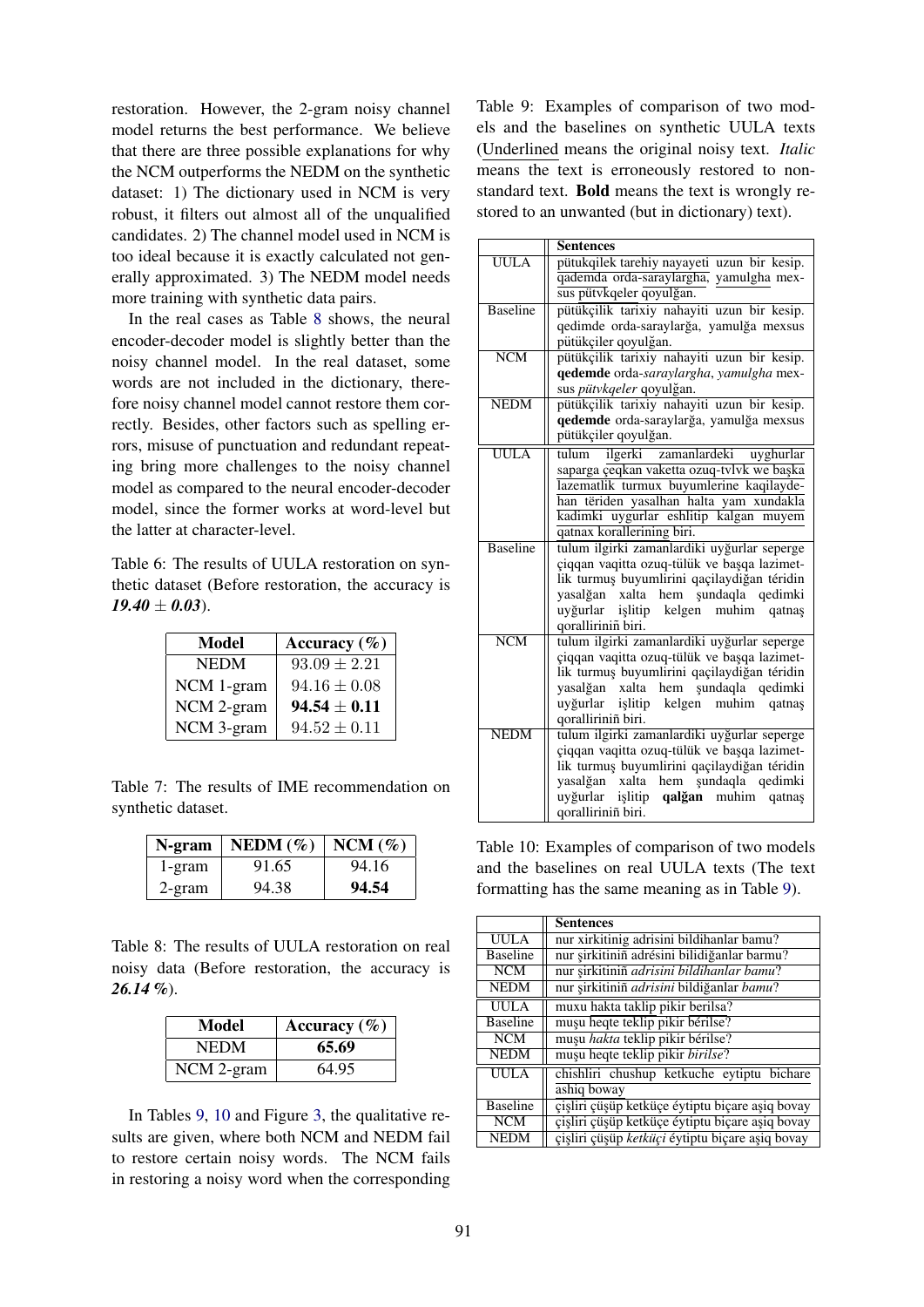original word does not appear in the dictionary or has an ignorable N-gram score. Meanwhile, the NEDM model tends to map characters to popular patterns. Therefore, in a few cases, it restores noisy words to unexpected ones.

| rusiye sün'iy hemrah xevir<br>i özbükstanliq iqtisadşuna<br>s kurtof özbékistan özini<br>özi qamdaydiğan iqtisadiy<br>siyasetni yolğa qoyup, yuq<br>iri tamojna béci arqiliq b<br>u döletniñ bazirini qoğday<br>du. özbékistan hazir téxi<br>dölet halqiğan, rayon bir<br>gevdileşken teşkilatga kir<br>iş teyyarligini gilip bola<br>lmidi, özbékistan gah bez<br>i bir gevdileşken teşkilat<br>larğa kirip, gah bu teşkil<br>atlardin çékinidu. özbékis<br>tan davamliq muşu siyasetn<br>i yolğa qoyidu, kerimof öz<br>bikistan pirézdinti bolğan | ruseya sun'ey yamray haver<br>e vzbikstanlek iktisadxuna<br>s kurtof ozbekestan ozene<br>özi gamdaydeghan egtesade<br>y seyasatne yolgha koyup,<br>yukire tamojna bece argeli<br>g bu dölatnen bazirene kog<br>daydu. ozbekistan yazir t<br>éxi dölet yalqigan, rayon<br>ber gawdeleshkan tashkilat<br>ga keris teyyarlikene gele<br>p bolalmedi, vzbikestan ga<br>h bezi bir gewdeleşken teş<br>kilatlarğa k <mark>ere</mark> p, gah bu t<br>ashkilatlardin chekinidu.<br>ozbekistan dawamleg muxu s<br>eyasetne yolha qoyedu, kar<br>imof uzbekestan perézdent<br>i bolğanda bu seyaset özga |
|-----------------------------------------------------------------------------------------------------------------------------------------------------------------------------------------------------------------------------------------------------------------------------------------------------------------------------------------------------------------------------------------------------------------------------------------------------------------------------------------------------------------------------------------------------|------------------------------------------------------------------------------------------------------------------------------------------------------------------------------------------------------------------------------------------------------------------------------------------------------------------------------------------------------------------------------------------------------------------------------------------------------------------------------------------------------------------------------------------------------------------------------------------------|
| da bu siyaset özgermesliki<br>mumkin, dédi. In a shi                                                                                                                                                                                                                                                                                                                                                                                                                                                                                                | rmesleke mumkin, dede.                                                                                                                                                                                                                                                                                                                                                                                                                                                                                                                                                                         |
| rusiye sün'iy hemrah xevir                                                                                                                                                                                                                                                                                                                                                                                                                                                                                                                          | rusiye sün'iy hemrah xevir                                                                                                                                                                                                                                                                                                                                                                                                                                                                                                                                                                     |
| i özbékstanliq iqtisadşuna                                                                                                                                                                                                                                                                                                                                                                                                                                                                                                                          | i öbkekstanliq iqitisdaşnu                                                                                                                                                                                                                                                                                                                                                                                                                                                                                                                                                                     |
| s kurtof özbékistan özini                                                                                                                                                                                                                                                                                                                                                                                                                                                                                                                           | sa kurtof özbékistan özin                                                                                                                                                                                                                                                                                                                                                                                                                                                                                                                                                                      |
| özi qamdaydiğan iqtisadiy                                                                                                                                                                                                                                                                                                                                                                                                                                                                                                                           | i özi qamdaydiğan iqtisadi                                                                                                                                                                                                                                                                                                                                                                                                                                                                                                                                                                     |
| siyasetni yolğa qoyup, yuq                                                                                                                                                                                                                                                                                                                                                                                                                                                                                                                          | y siyasetni yolğa qoyup, y                                                                                                                                                                                                                                                                                                                                                                                                                                                                                                                                                                     |
| iri tamojna béci arqiliq b                                                                                                                                                                                                                                                                                                                                                                                                                                                                                                                          | uqiri tamojna béci arqili                                                                                                                                                                                                                                                                                                                                                                                                                                                                                                                                                                      |
| u döletniñ bazirini goğday                                                                                                                                                                                                                                                                                                                                                                                                                                                                                                                          | q budöletniñ bazirini qoğd                                                                                                                                                                                                                                                                                                                                                                                                                                                                                                                                                                     |
| du. özbékistan hazir téxi                                                                                                                                                                                                                                                                                                                                                                                                                                                                                                                           | aydu. özbékistan hazir téx                                                                                                                                                                                                                                                                                                                                                                                                                                                                                                                                                                     |
| dölet halqiğan, rayon bir                                                                                                                                                                                                                                                                                                                                                                                                                                                                                                                           | i dölet halqiğan, rayon bi                                                                                                                                                                                                                                                                                                                                                                                                                                                                                                                                                                     |
| gevdilesken teskilatga kir                                                                                                                                                                                                                                                                                                                                                                                                                                                                                                                          | r gevdileşken teşkilatqa k                                                                                                                                                                                                                                                                                                                                                                                                                                                                                                                                                                     |
| iş teyyarliqini qilip bola                                                                                                                                                                                                                                                                                                                                                                                                                                                                                                                          | iriş teyyarliqini qilip bo                                                                                                                                                                                                                                                                                                                                                                                                                                                                                                                                                                     |
| lmidi, özbékistan gah bez                                                                                                                                                                                                                                                                                                                                                                                                                                                                                                                           | lalmidi, özbékistan ğax be                                                                                                                                                                                                                                                                                                                                                                                                                                                                                                                                                                     |
| i bir qevdileşken teşkilat                                                                                                                                                                                                                                                                                                                                                                                                                                                                                                                          | zi bir qevdileşken teşkila                                                                                                                                                                                                                                                                                                                                                                                                                                                                                                                                                                     |
| larğa kirip, gah bu teşkil                                                                                                                                                                                                                                                                                                                                                                                                                                                                                                                          | tlarğa kirip, gah bu eşkil                                                                                                                                                                                                                                                                                                                                                                                                                                                                                                                                                                     |
| atlardin çékinidu. özbékis                                                                                                                                                                                                                                                                                                                                                                                                                                                                                                                          | atlardin çékinidu. ozbékis                                                                                                                                                                                                                                                                                                                                                                                                                                                                                                                                                                     |
| tan davamliq muşu siyasetn                                                                                                                                                                                                                                                                                                                                                                                                                                                                                                                          | tan davamliq muşu siyasetn                                                                                                                                                                                                                                                                                                                                                                                                                                                                                                                                                                     |
| i yolğa qoyidu, kerimof öz                                                                                                                                                                                                                                                                                                                                                                                                                                                                                                                          | i yolğa qoyidu, karimof öz                                                                                                                                                                                                                                                                                                                                                                                                                                                                                                                                                                     |
| bikistan pirézdinti bolğan                                                                                                                                                                                                                                                                                                                                                                                                                                                                                                                          | békistan pirézdinti bolğan                                                                                                                                                                                                                                                                                                                                                                                                                                                                                                                                                                     |
| da bu siyaset özgermeslik                                                                                                                                                                                                                                                                                                                                                                                                                                                                                                                           | da bu siyaset özgermeslik                                                                                                                                                                                                                                                                                                                                                                                                                                                                                                                                                                      |
| i mumkin dédi                                                                                                                                                                                                                                                                                                                                                                                                                                                                                                                                       | i mumkin dédi.l                                                                                                                                                                                                                                                                                                                                                                                                                                                                                                                                                                                |

Figure 3: An example output of the neural encoder-decoder model on a subset of the synthetic UULA text (Top and bottom left part are the same ground truth, top right is the UULA, bottom right is the restoration. Blue highlights are differences.).

## 6 Conclusion and Future Work

In this work, we propose two models for normalizing Uyghur UULA texts. The noisy channel model views the problem as a spell-checking problem, while the neural encoder-decoder model views it as a machine translation problem. Both of them return highly accurate results on restoration and recommendation tasks on the synthetic dataset. However, their accuracy on real datat would benefit from further improvement. To improve their performance on the real dataset, one possible strategy is to consider other noisy factors appearing in the real dataset. In future work, we will update our models to handle other noisy elements such as spelling errors and the misuse of punctuation on the real dataset. However, we believe that it is eas-

ier to adapt the neural encoder-decoder model to the new challenges than the noisy channel model. This is because it only requires fine-tuning on extra data for different kinds of noise, while the noisy channel model requires redesigning of the model structure.

## 7 Acknowledgement

We gratefully acknowledge the support of NVIDIA Corporation with the donation of the Tesla K40 GPU used for this research.

## References

- Martín Abadi, Ashish Agarwal, Paul Barham, Eugene Brevdo, Zhifeng Chen, Craig Citro, Greg S. Corrado, Andy Davis, Jeffrey Dean, Matthieu Devin, Sanjay Ghemawat, Ian Goodfellow, Andrew Harp, Geoffrey Irving, Michael Isard, Yangqing Jia, Rafal Jozefowicz, Lukasz Kaiser, Manjunath Kudlur, Josh Levenberg, Dan Mané, Rajat Monga, Sherry Moore, Derek Murray, Chris Olah, Mike Schuster, Jonathon Shlens, Benoit Steiner, Ilya Sutskever, Kunal Talwar, Paul Tucker, Vincent Vanhoucke, Vijay Vasudevan, Fernanda Viegas, Oriol Vinyals, Pete ´ Warden, Martin Wattenberg, Martin Wicke, Yuan Yu, and Xiaoqiang Zheng. 2015. Large-scale machine learning on heterogeneous systems. Software available from tensorflow.org. http://tensorflow.org/.
- Ahmet Arslan. 2015. Deasciification approach to handle diacritics in turkish information retrieval. *Information Processing & Management* .
- AiTi Aw, Min Zhang, Juan Xiao, and Jian Su. 2006. A phrase-based statistical model for sms text normalization. In *Proceedings of the COLING/ACL on Main conference poster sessions*. Association for Computational Linguistics, pages 33–40.
- Richard Beaufort, Sophie Roekhaut, Louise-Amelie ´ Cougnon, and Cédrick Fairon. 2010. A hybrid rule/model-based finite-state framework for normalizing sms messages. In *Proceedings of the 48th Annual Meeting of the Association for Computational Linguistics*. Association for Computational Linguistics, pages 770–779.
- Woodrow Wilson Bledsoe and Iben Browning. 1959. Pattern recognition and reading by machine. In *Papers presented at the December 1-3, 1959, eastern joint IRE-AIEE-ACM computer conference*. ACM, pages 225–232.
- Vladimir Cherkassky and Nikolaos Vassilas. 1989. Performance of back propagation networks for associative database retrieval. *Int. J. Comput. Neural Net* .